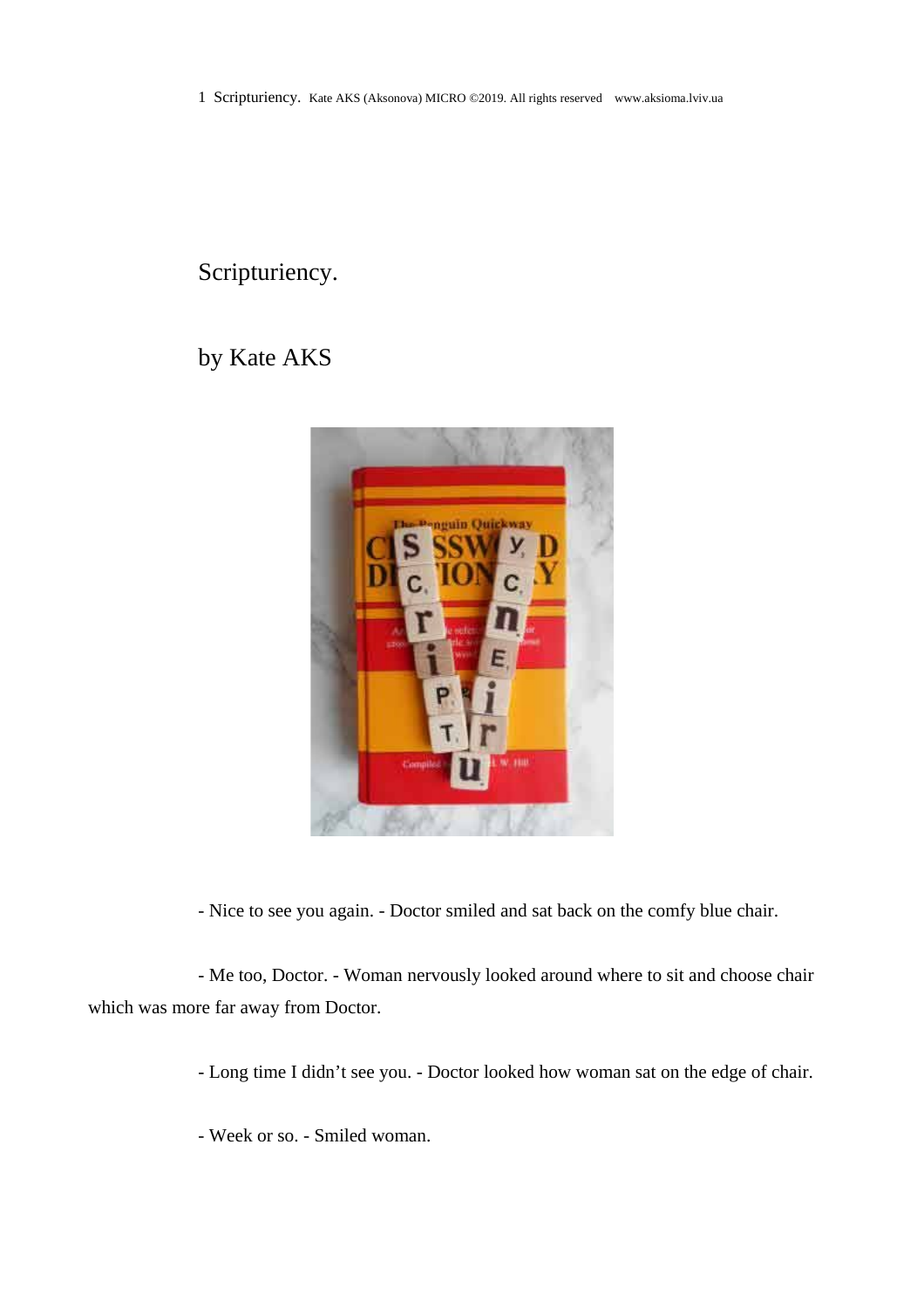- Dear, it was three month since our last meeting. - Doctor checked at first at notes, then on the computer. - Three and a half and ten times you changed date of visit.

- Life happens. - Woman tried not to look to the eyes of Doctor.

- To all of us. How do you feel now? - Doctor looked at her attentively.

- Much better. I just visit to say that I didn't notice any symptoms of scripturiency. - Woman smiled and looked at the Doctor, who checked glasses, as if forgot if they are still on his nose.

- Amazing. I am glad that my prescription with your daily work did what they should. It's dangerous illness – scripturiency. You could call it poetic as passion for writing. But in reality is urge to write and if you don't pay enough attention, you could became addictive. Did you read my book about danger of scripturiency? - Doctor looked at his bookshelf.

- Yes, all five books. - Mentioned woman.

- I knew, that you missed something. There is additional six book and seven which explains few themes which will be mentioned in books from nine to twelve. Please took it from the table near you, it's a gift for all my patients. - Doctor put one paper notebook on the pile of five others on the table. - By the way, now I am working on new edition of my previous book, first one. I was not attentive at that time. At first it have only 50 pages, now I work on rewrite it, third volume is most interesting from it. So, you believe that you haven't any symptoms of scripturiency.

- I think so. - Whispered woman.

- Your opinion is most important here, how do you feel. I am glad about you, but let me ask you few questions at first. Agree? - Doctor opened bigger paper notebook, opened fountain pen and looked at patient.

- Yes. I am listening to you.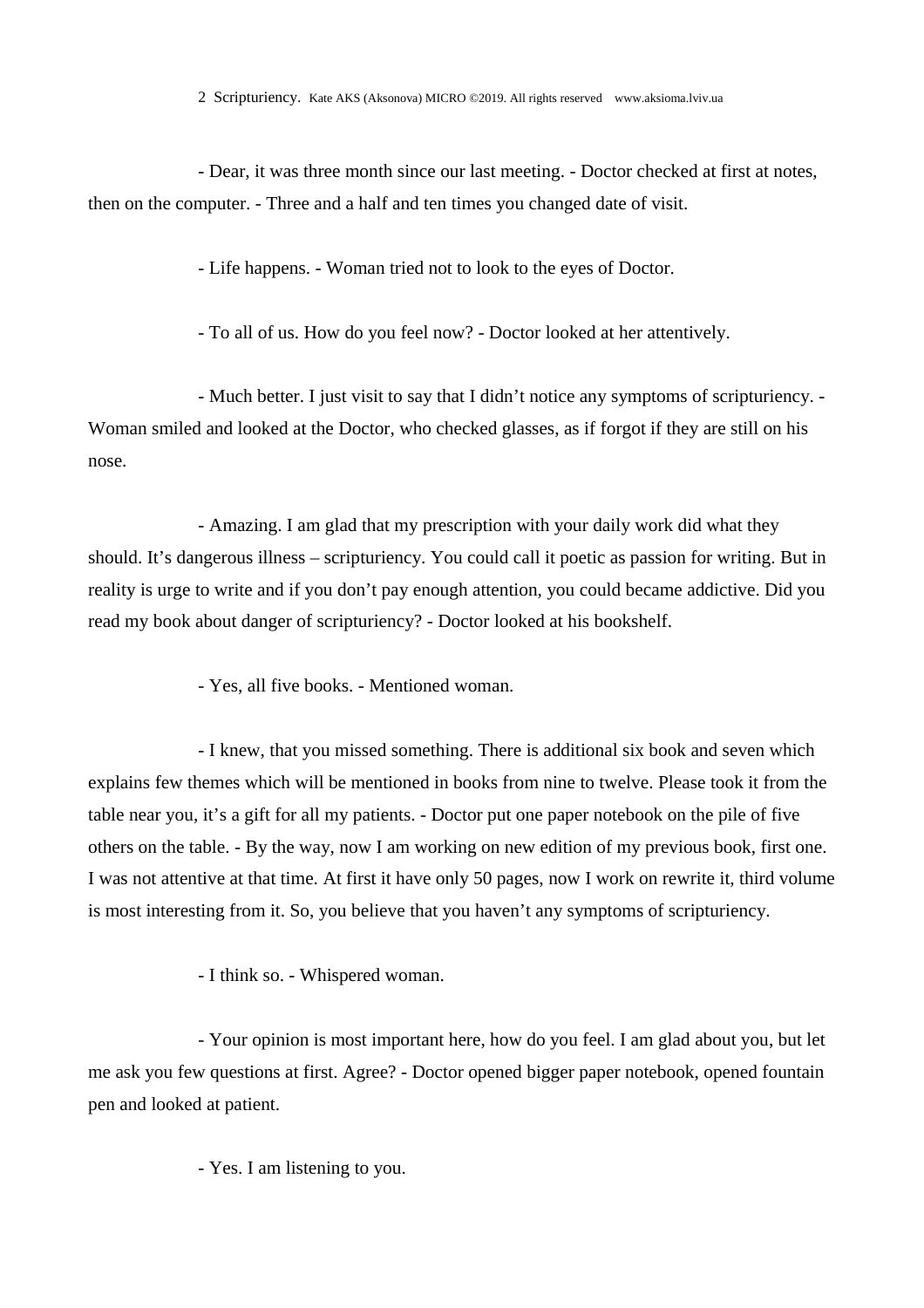3 Scripturiency. Kate AKS (Aksonova) MICRO ©2019. All rights reserved www.aksioma.lviv.ua

- Do you still have a habit of morning pages?

- Yes. It helps to clear my mind in the morning. - Woman smiled.

- Three, five, ten pages daily? - Doctor made a mark in notebook.

- My handwriting is wide.

- Quantity, dear.

- Twelve or fifteen. - Woman looked at the window.

- At evening, to recollect all daily events. Twenty to thirty? - Doctor looked at woman, she still tried to prove that lost all scripturiency's symptoms.

- Sixty to hundred, I need to sleep with clear head.

- Not bad. If not mention morning and evening pages, journaling at free time?

- Sometimes, when have free time. - Woman still found more attractive wall which she observe from window than face of the Doctor

- Do you have journal with you now?

- Yes.

- Fine. Next question. Poetry?

- It was woman's club poetry challenge. - Woman now checked her black shoes.

- Number.

- Thirty poems in thirty days.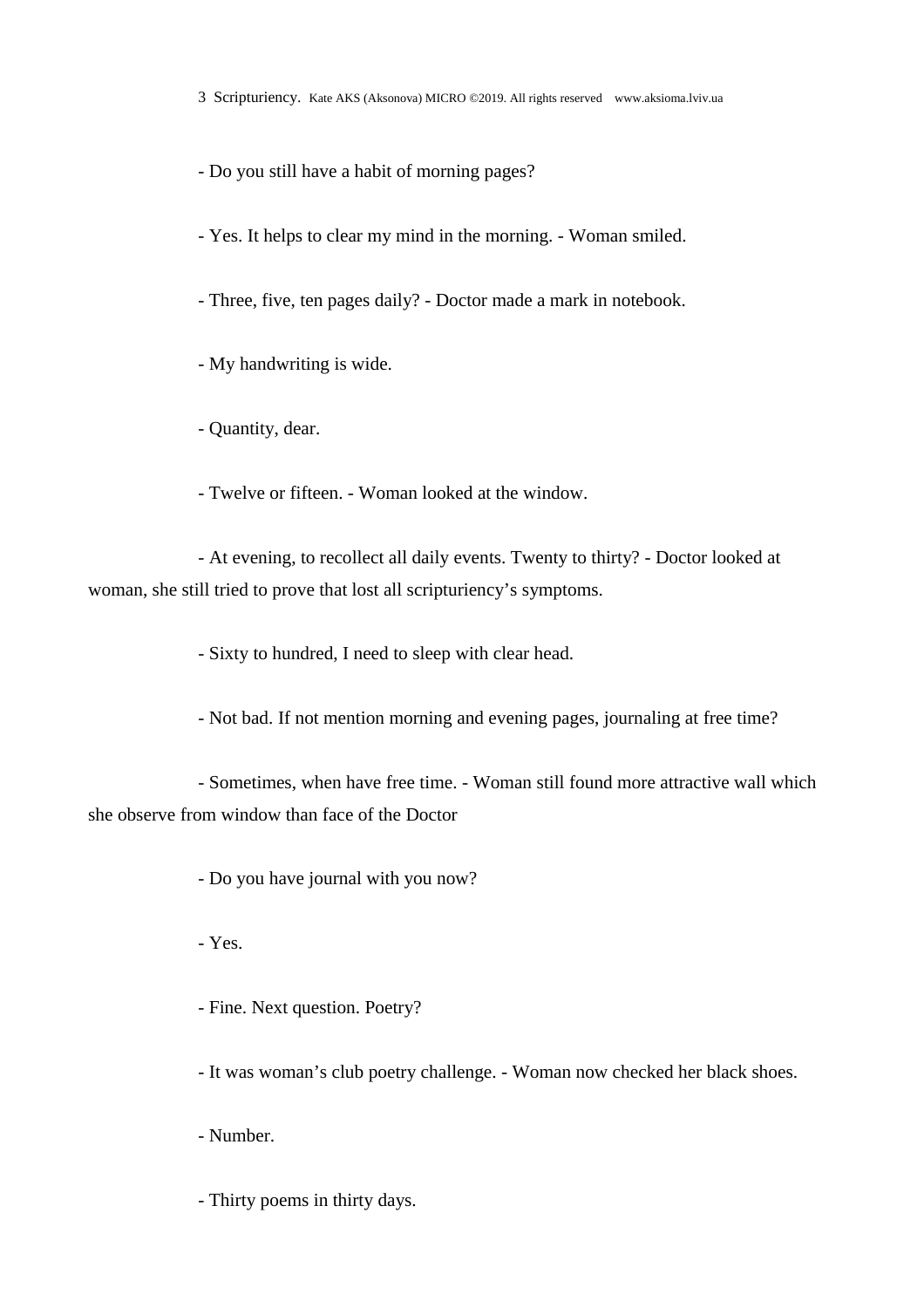4 Scripturiency. Kate AKS (Aksonova) MICRO ©2019. All rights reserved www.aksioma.lviv.ua

- I get it. - Nodded Doctor. - Your number?

- Hundred at ten days, I want to be free for other work.

- I see. Reviews to book-club meeting.

- Weekly. - Woman looked at Doctor.

- Not bad. Query letters to publishing houses?

- As you said. Weekly.

- How many publishing house this week? - Doctor made one more mark in the notebook.

- Five.

- I see that you feel better. Now you could relax. We will talk about hobbies. Do you have hobbies which didn't connect with writing?

- Yes, Doctor. - Woman smiled. - I use all your advises.

- Perfect. Tell me more about your hobbies.

- Word games club, weekly.

- Perfect, learn and use new words haven't any connection with writing. What else?

- Daily crosswords.

- Interesting. What else when you have free time from it?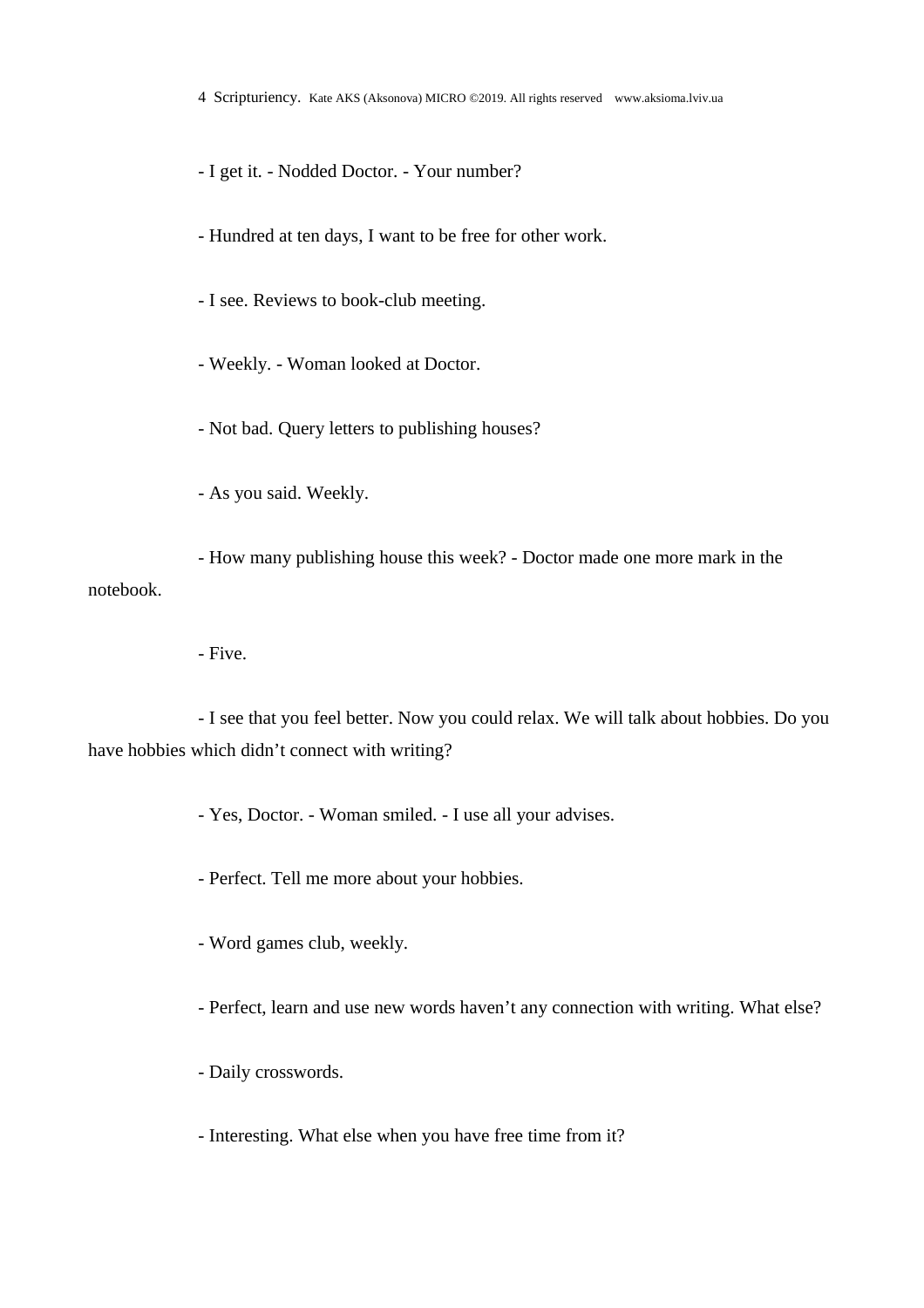- Studying Latin roots in English words. But it's rare, I even didn't start with French roots.

- I am proud of you. - Doctor put his glasses to the table. - I think you manage this scripturiency. Could I ask your permission and use your story as example of whole recovery.

- Sure. - Woman smiled. - Could I go now?

- Yes. You could visit me in a month or so, and we discuss draft and probably new details. I am glad that you feel much better. - Doctor stood up and shook woman's hand. - Goodbye, dear.

- Thank you, Doctor. Your story of recovery from scripturiency was inspiring and daily example for me. Goodbye, Doctor.

Woman waved near the door and walked from the office.

Doctor opened new pack of papers and smiled.

\*

Woman opened door and entered back at the office.

- Sorry, I forgot a purse.

- What? - Doctor looked at her. Not connected pages were on the floor.

- Doctor. Do you write about our meeting? - Woman hold her purse and didn't move.